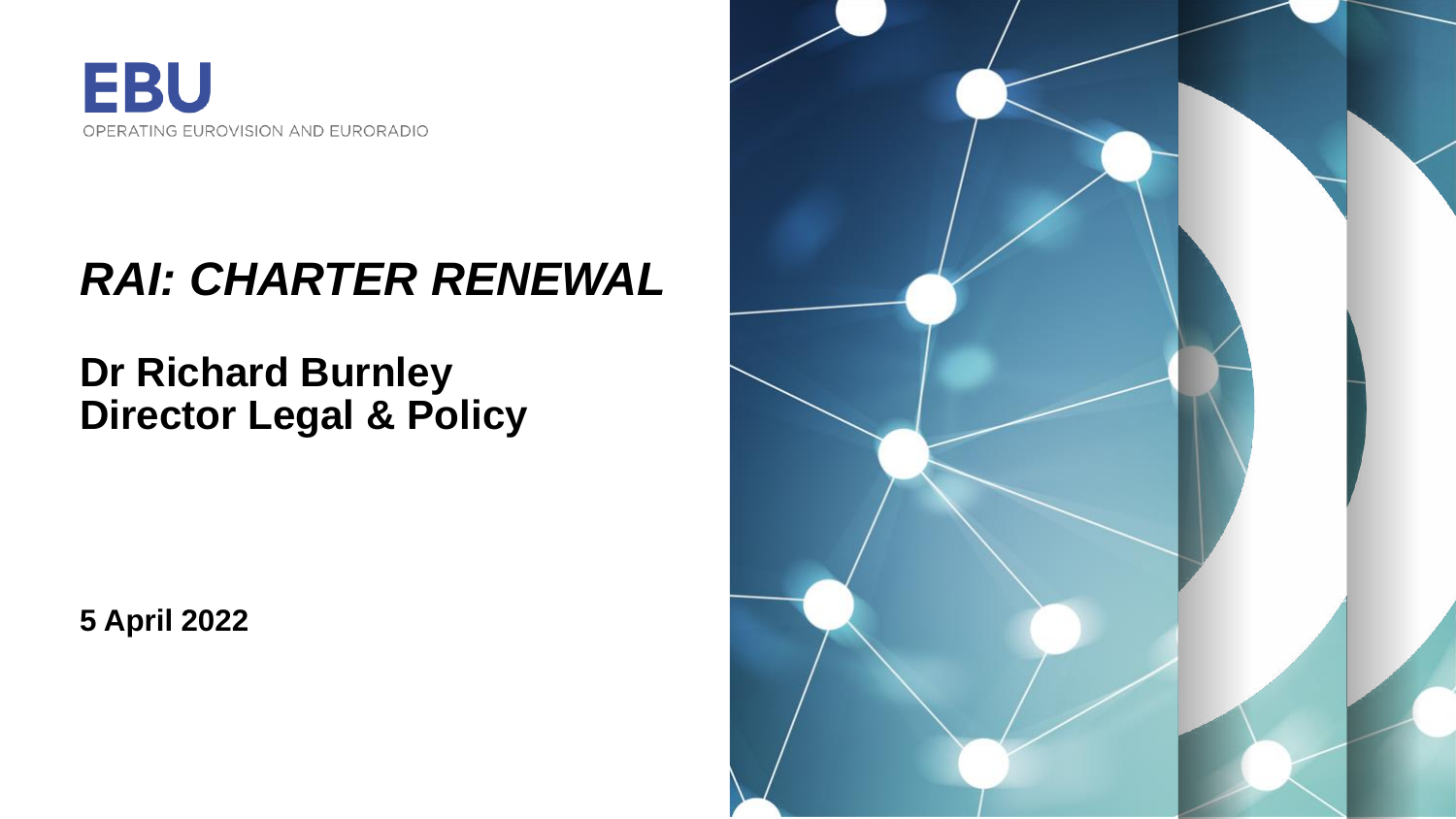

#### **CONTENTS**

## 1. MARKET DEVELOPMENTS

#### 2. SUSTAINABLE RAI: FUNDING/REMIT/FINDABILITY

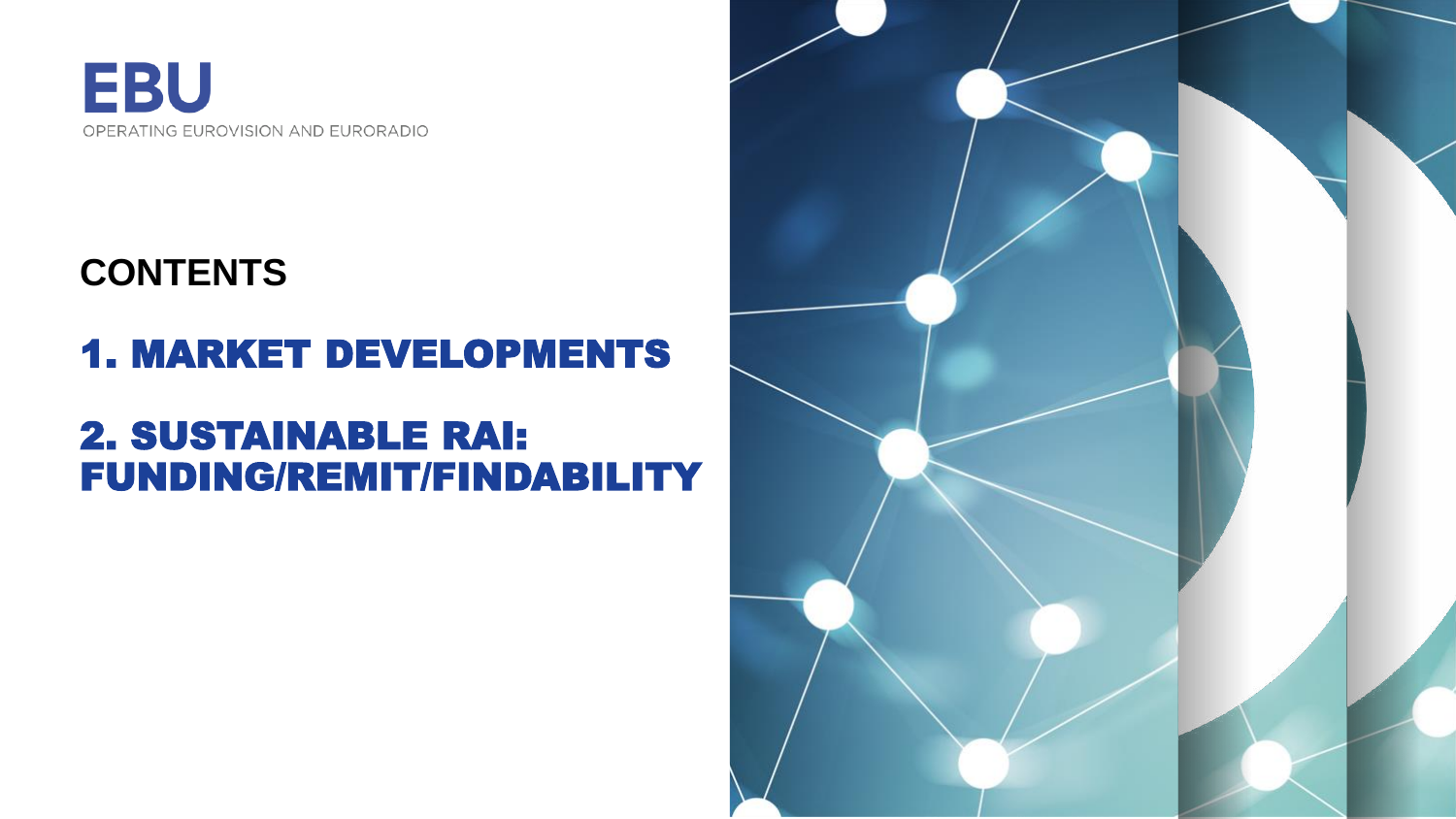

## 1. MARKET DEVELOPMENTS

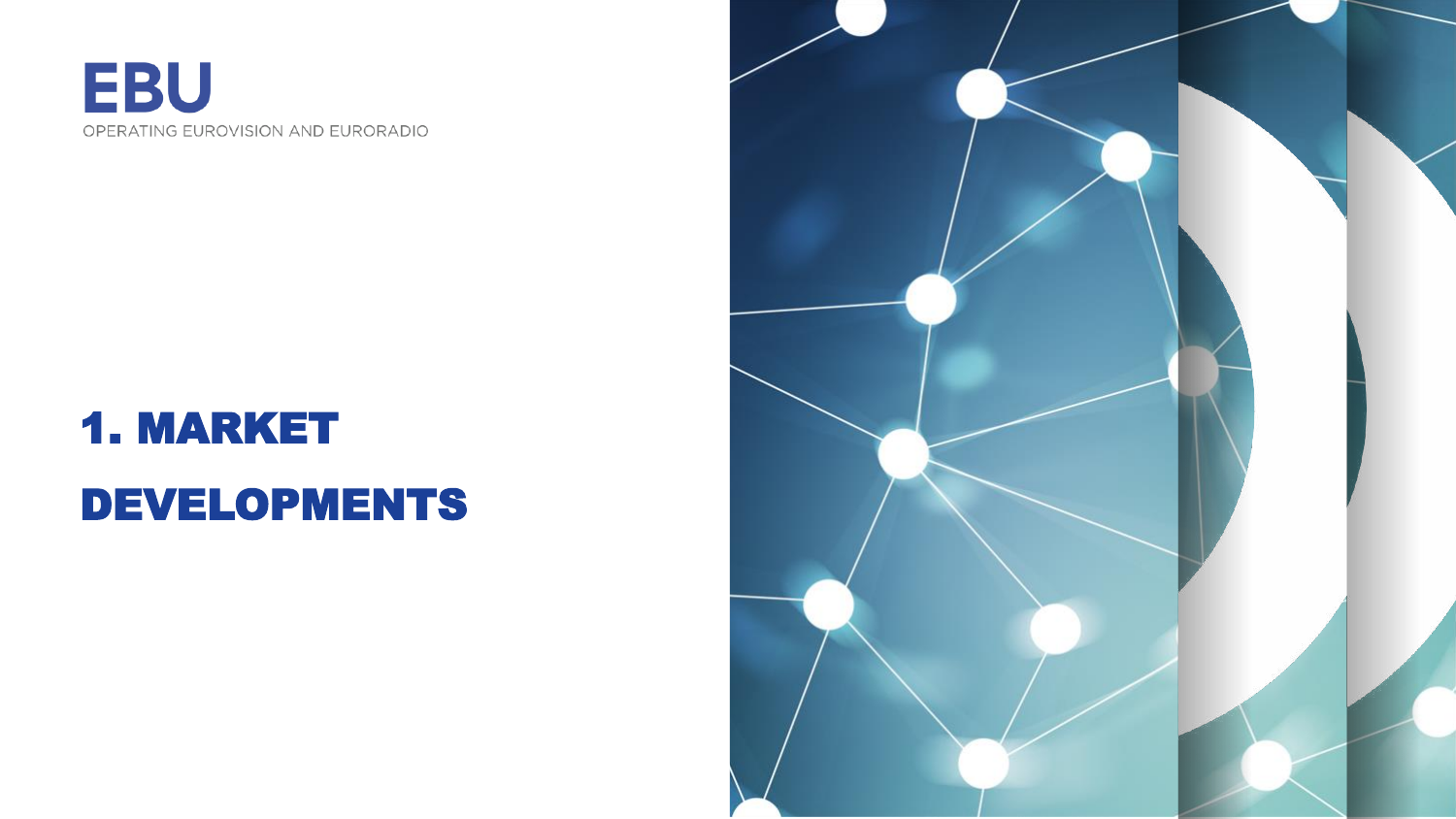## **EUROPE: TOTAL COMPETITION FROM GLOBAL GIANTS**

- › **Global** resources
- **Consolidation** wave (AT&T/Discovery)
- **Vertically integrated:** acquire events, premium rights
- Acting **locally**: local production companies, writers
- › **Controlling networks** and gateways
- Light or no **regulation** (content, acquisitions etc)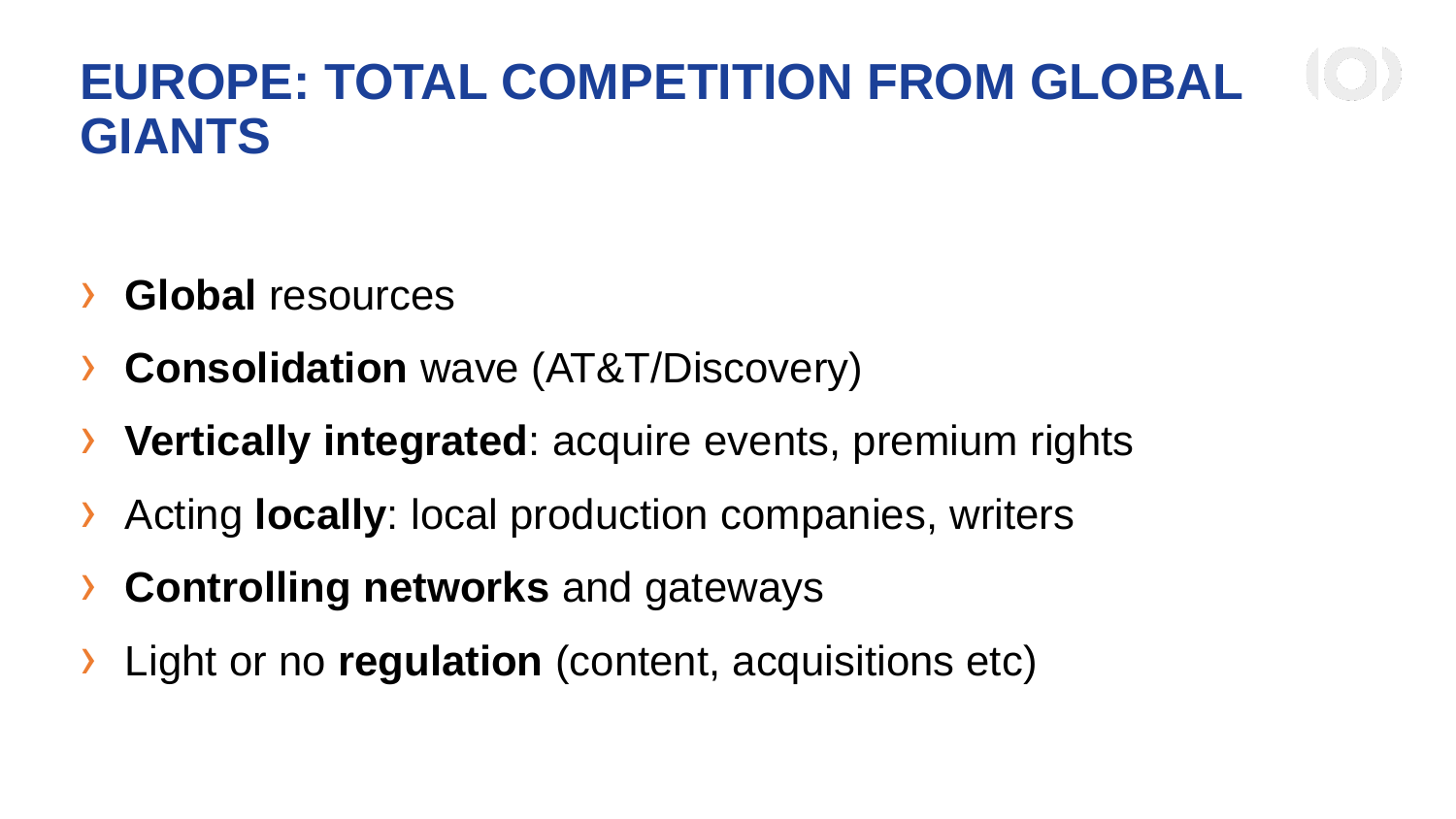#### PSM'S CROWDED COMPETITIVE ENVIRONMENT

#### **REVENUES OF SELECTED AUDIOVISUAL PLAYERS** (2020)



**SIZE COMPARED TO PSM**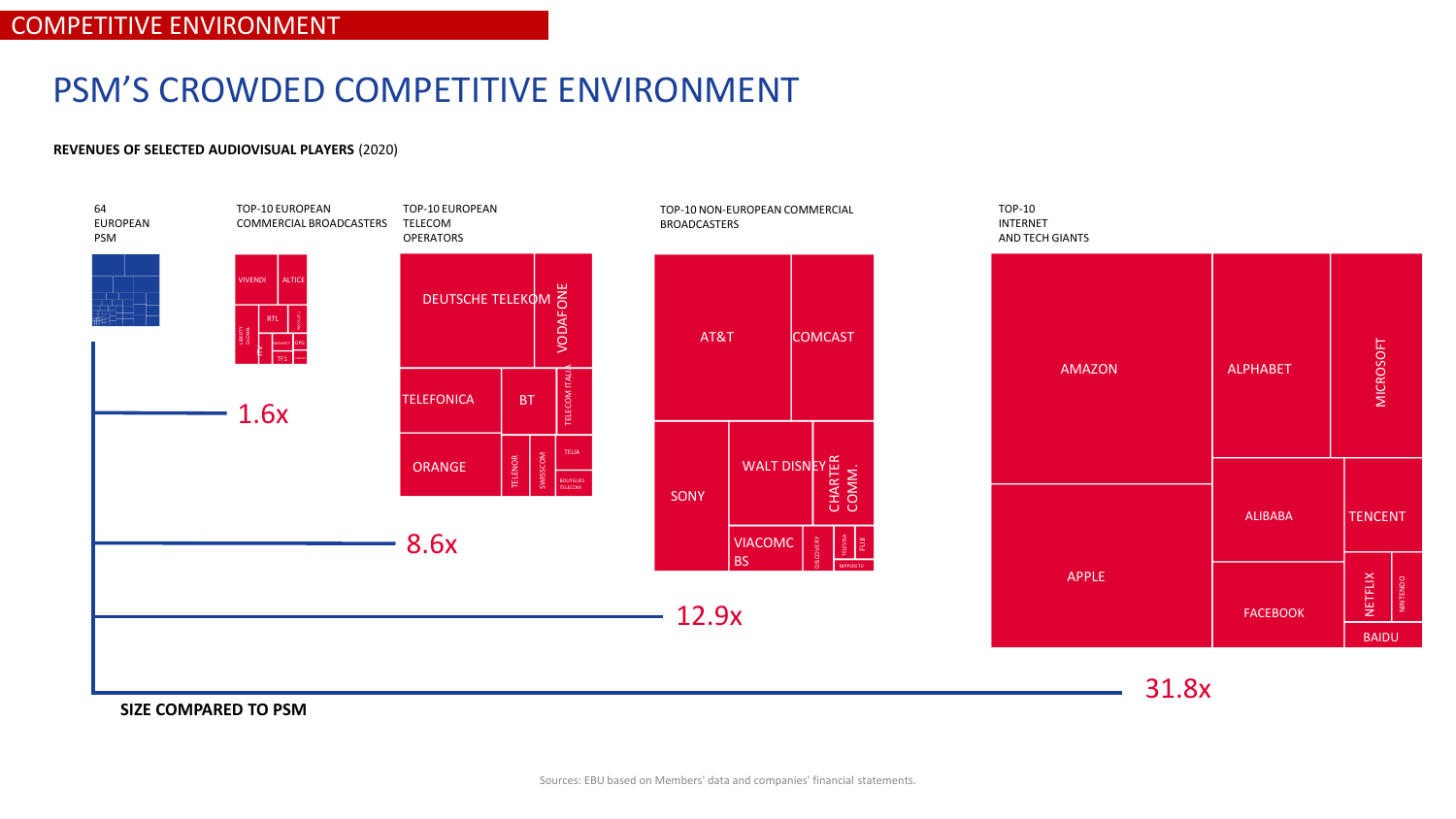#### NON-EUROPEAN GROUPS GROW FASTER THAN EUROPEANS ONES

**REVENUE GROWTH OF SELECTED AUDIOVISUAL PLAYERS**

(%, 2016–2020)

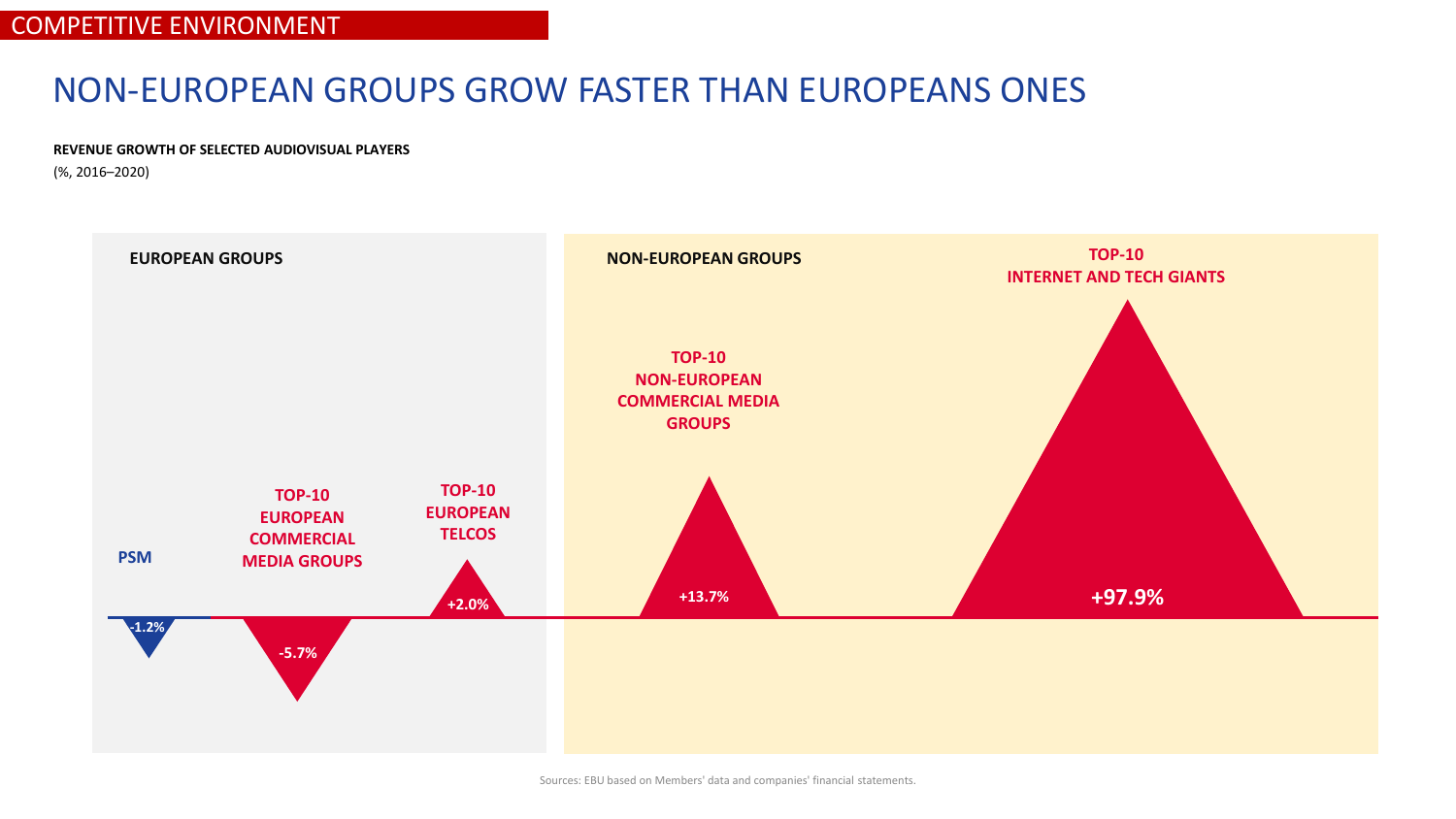Each euro invested in funding PSM generates

# from 2.5 to 2.7 euros in the economy

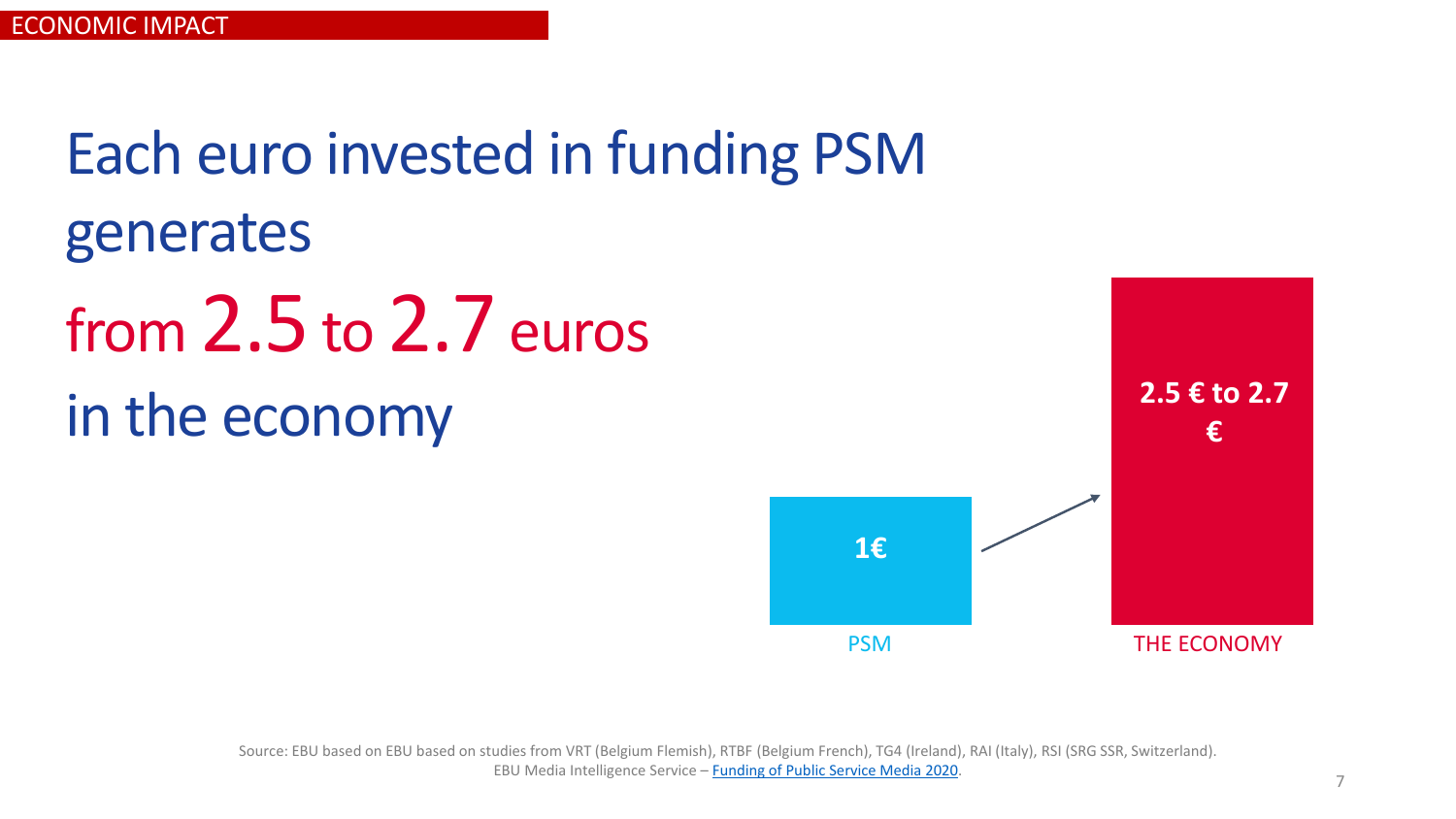EUR 18 billion a year in content PSM support the content industry, investing more than

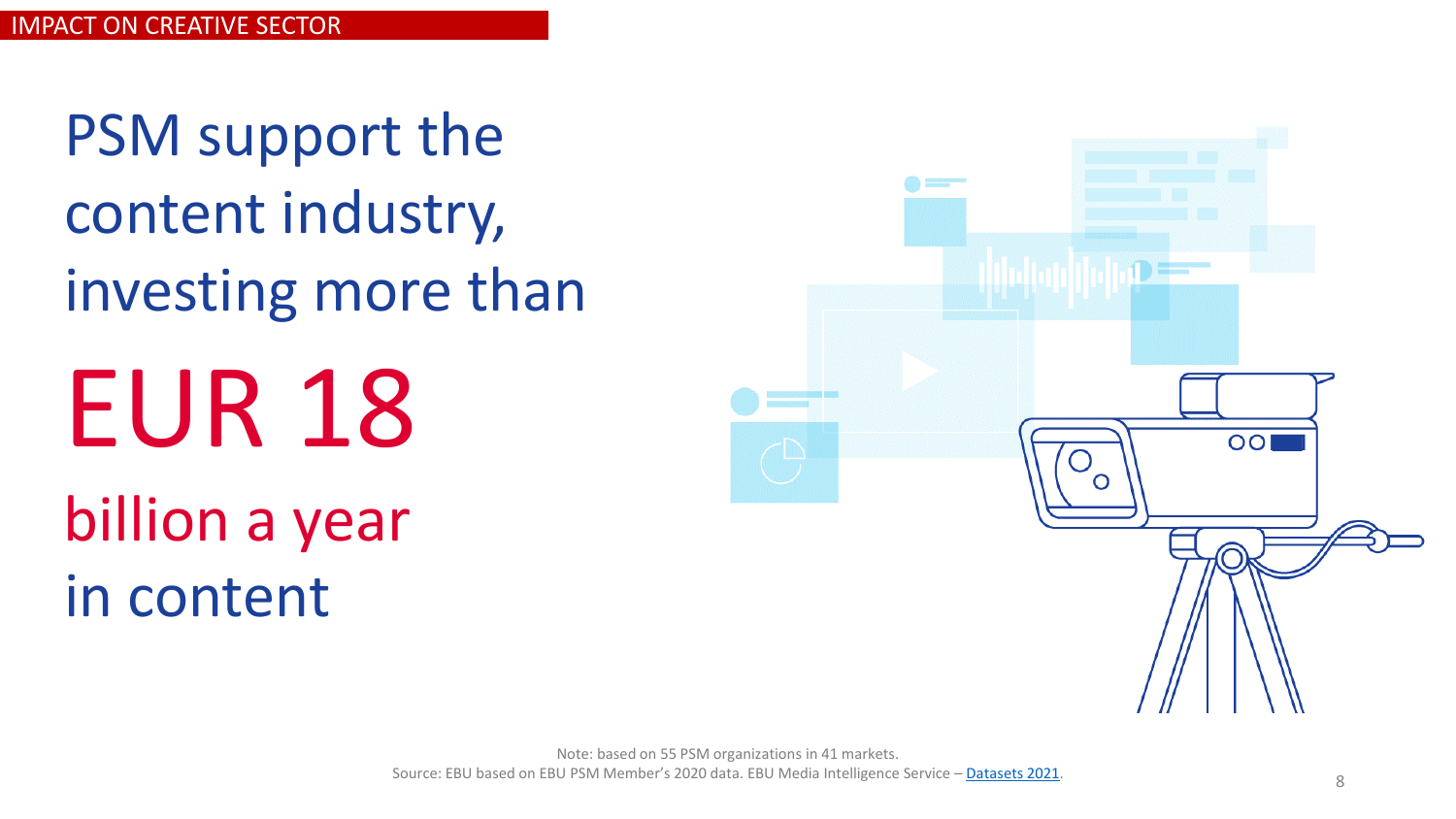## PSM are committed to creators, investing more than



of total content spend in original content

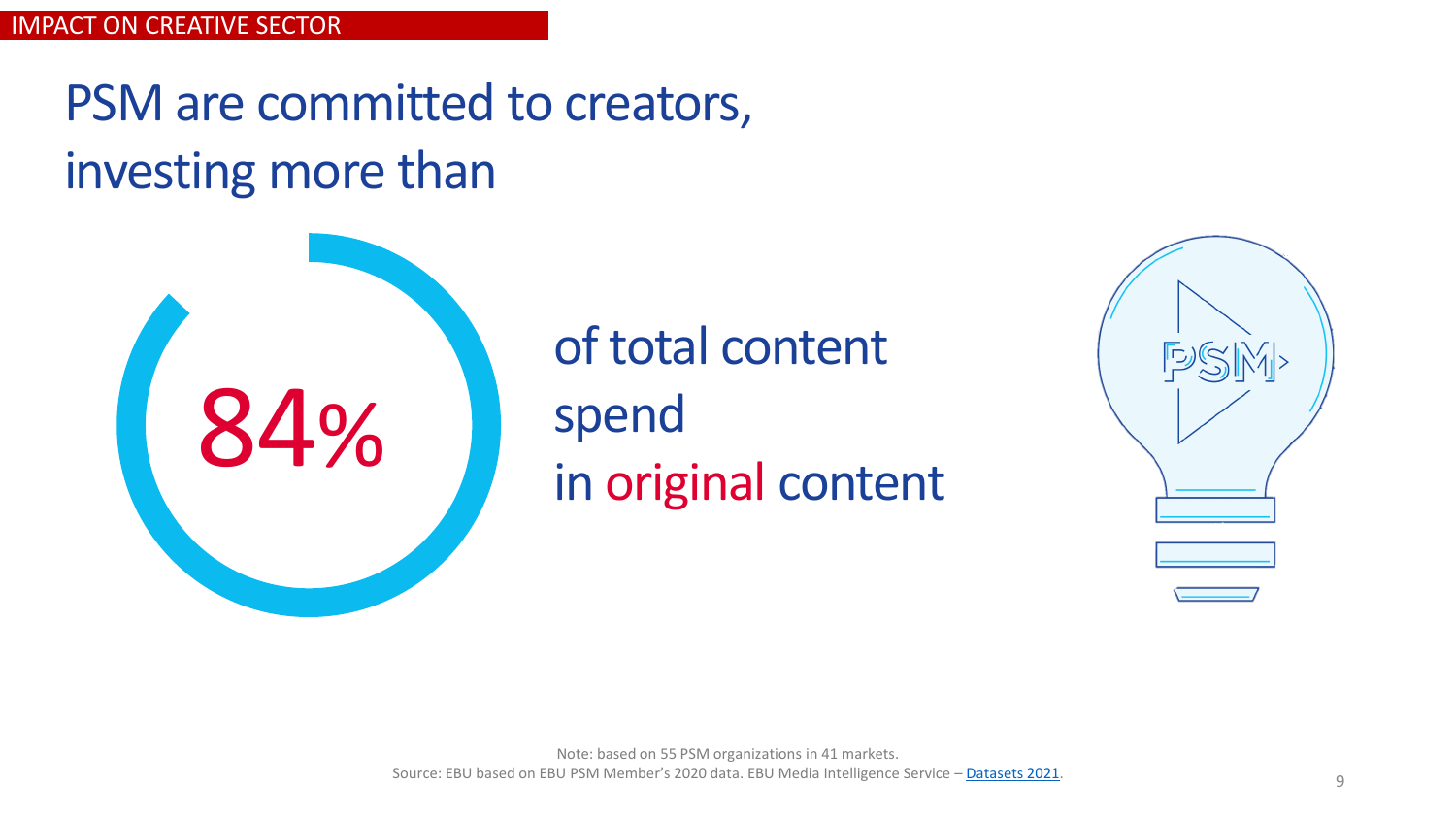90%

# PSM showcase

of their TV output of domestic or European origin



Note: based on 38 PSM organizations in 36 markets.

Source: EBU based on EBU PSM Member's 2020 data. EBU Media Intelligence Service – [Datasets 2021.](https://www.ebu.ch/publications/research/membersonly/dataset/all-datasets-media-intelligence-survey)

% of output hours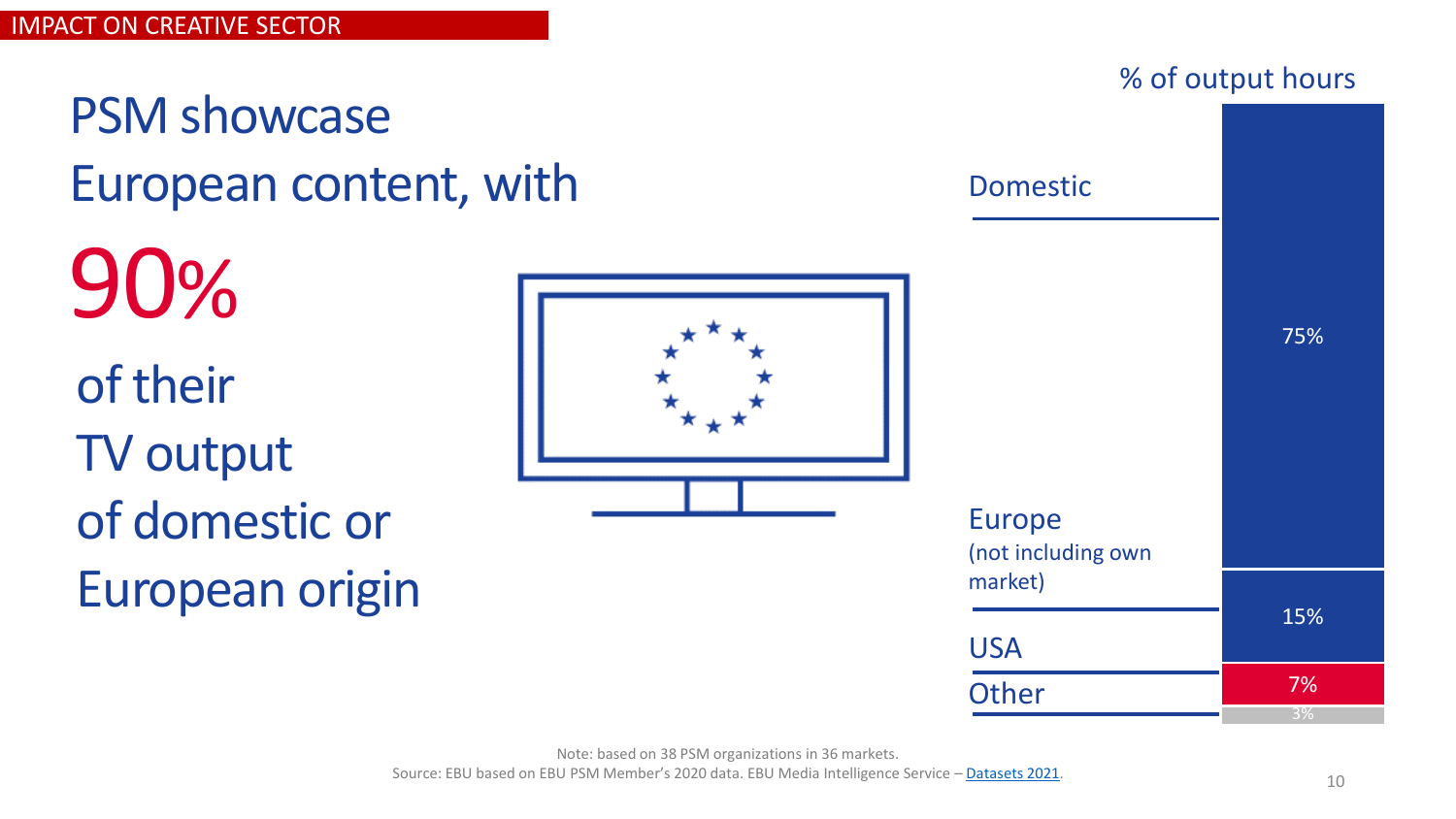

## 2. SUSTAINABLE RAI

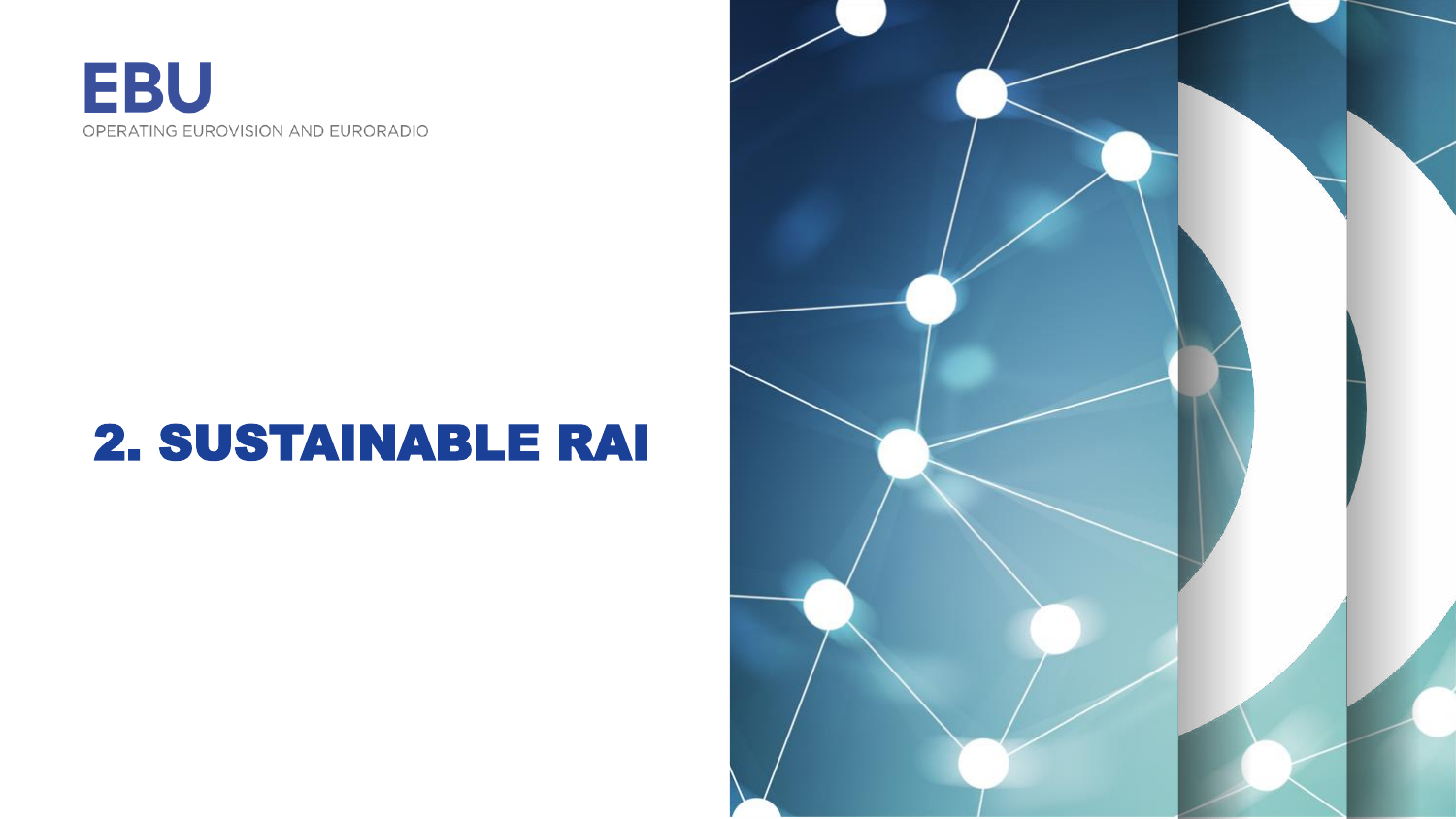## RAI FUNDING

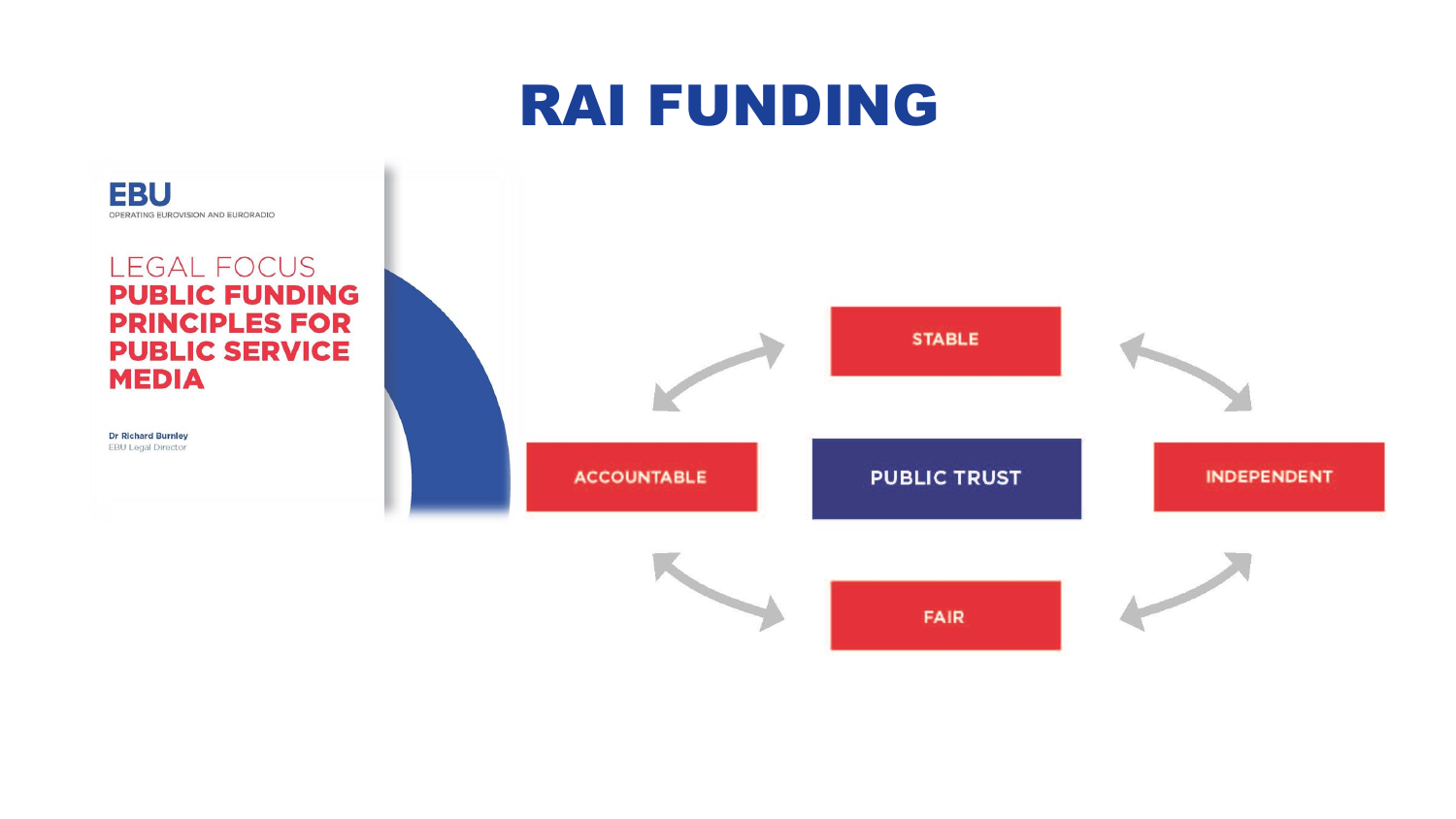#### ITALIAN FEE ONLY 0.33% OF GDP PER CAPITA, BELOW EUROPEAN STANDARDS, 2020



Note: does not include countries w here fee is a proportional amount - Turkey, Egypt, Morocco and Tunisia.

Sources: EBU based on Members' data, official w ebsites and collection agencies. GDP per capita from IMF economic outlook database .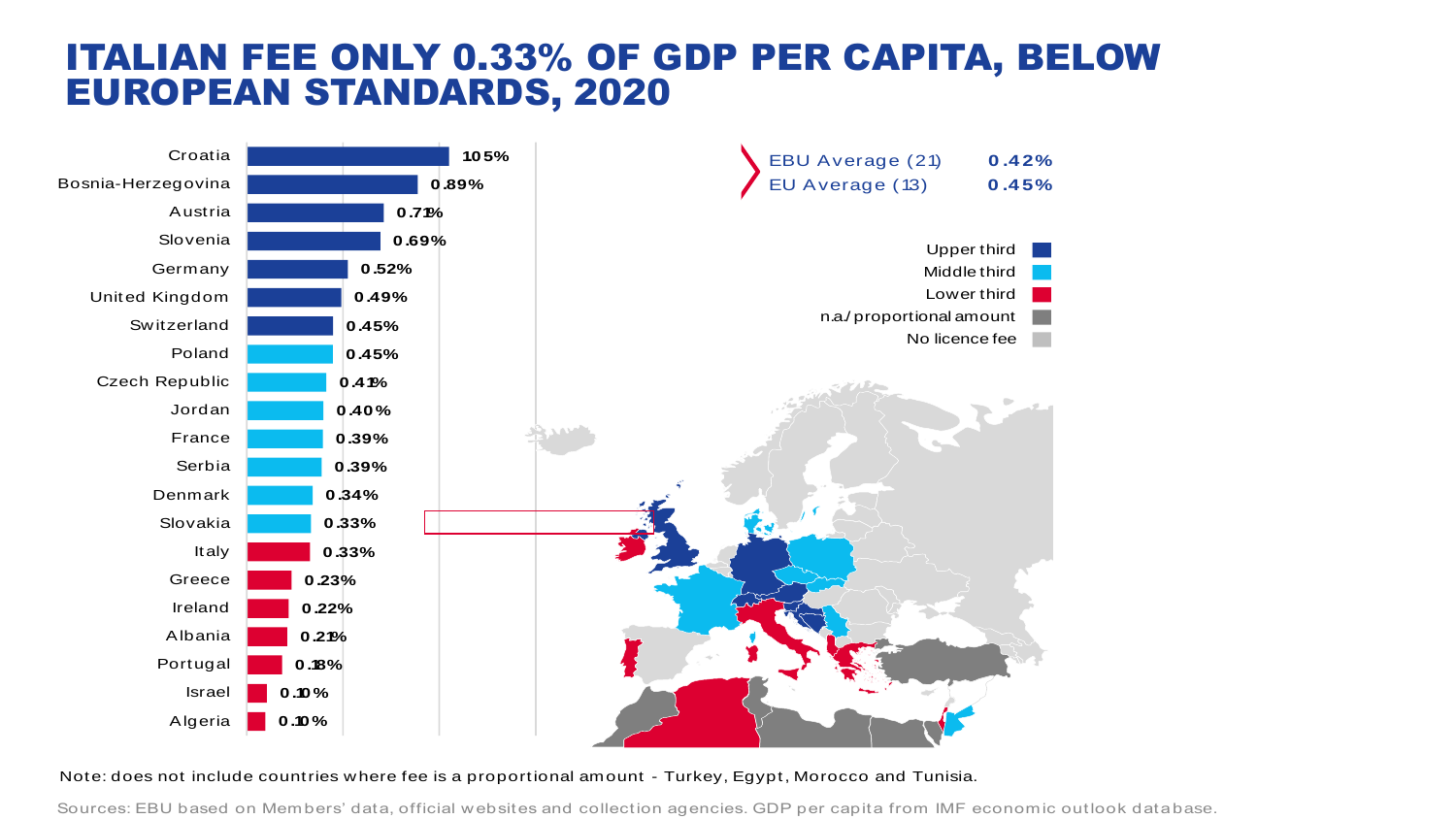#### **TAKING ONLY PUBLIC INCOME INTO ACCOUNT: ITALIAN CITIZENS CONTRIBUTE EUR 2.44 PER MONTH TO FUND RAI - UNDER EU AVERAGE**

**PSM MONTHLY CONTRIBUTION PER CITIZEN – COUNTRY LEVEL** (EUR, 2020)



Note: PSM contribution per citizen calculated by dividing PSM public income by population. based on 63 organizations in 46 markets. The Vatican has not been included owing to its small population and the consequent distortion in the calculation. Source: EBU based on Members' data.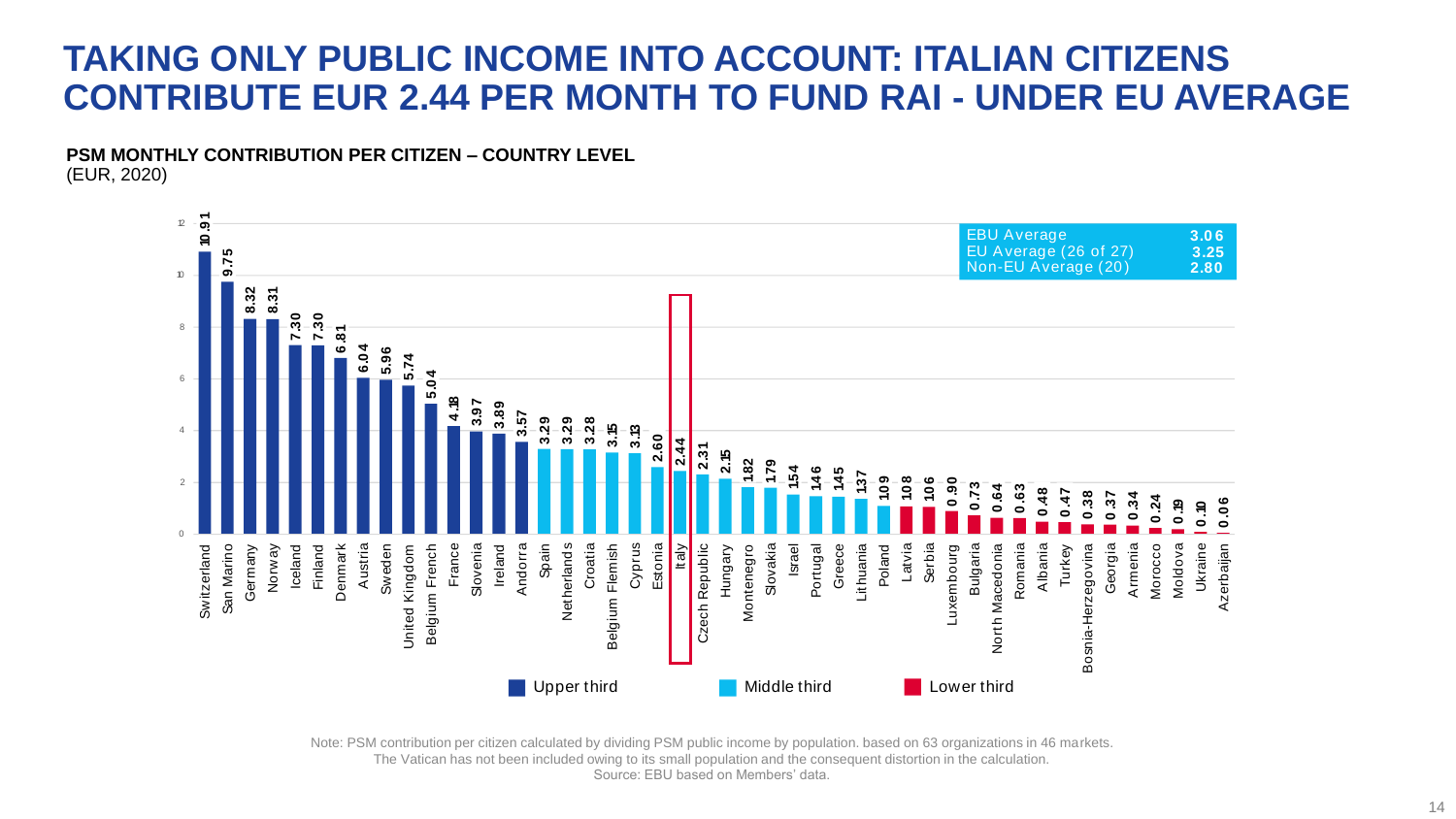#### **PSM FUNDING IN ITALY IS FAR BELOW GERMANY, UK AND FRANCE**

**PSM OPERATING REVENUES – COUNTRY LEVEL** (EUR MILLION, 2020)

**9 469 6 855 3 996 2 50 9 2 0 37**  $\circ$  $\mathbb{N}$ 000  $\blacktriangle$ 000  $\circ$ 000  $\infty$ 000 10 000 **Germany** United Kingdom France Italy Spain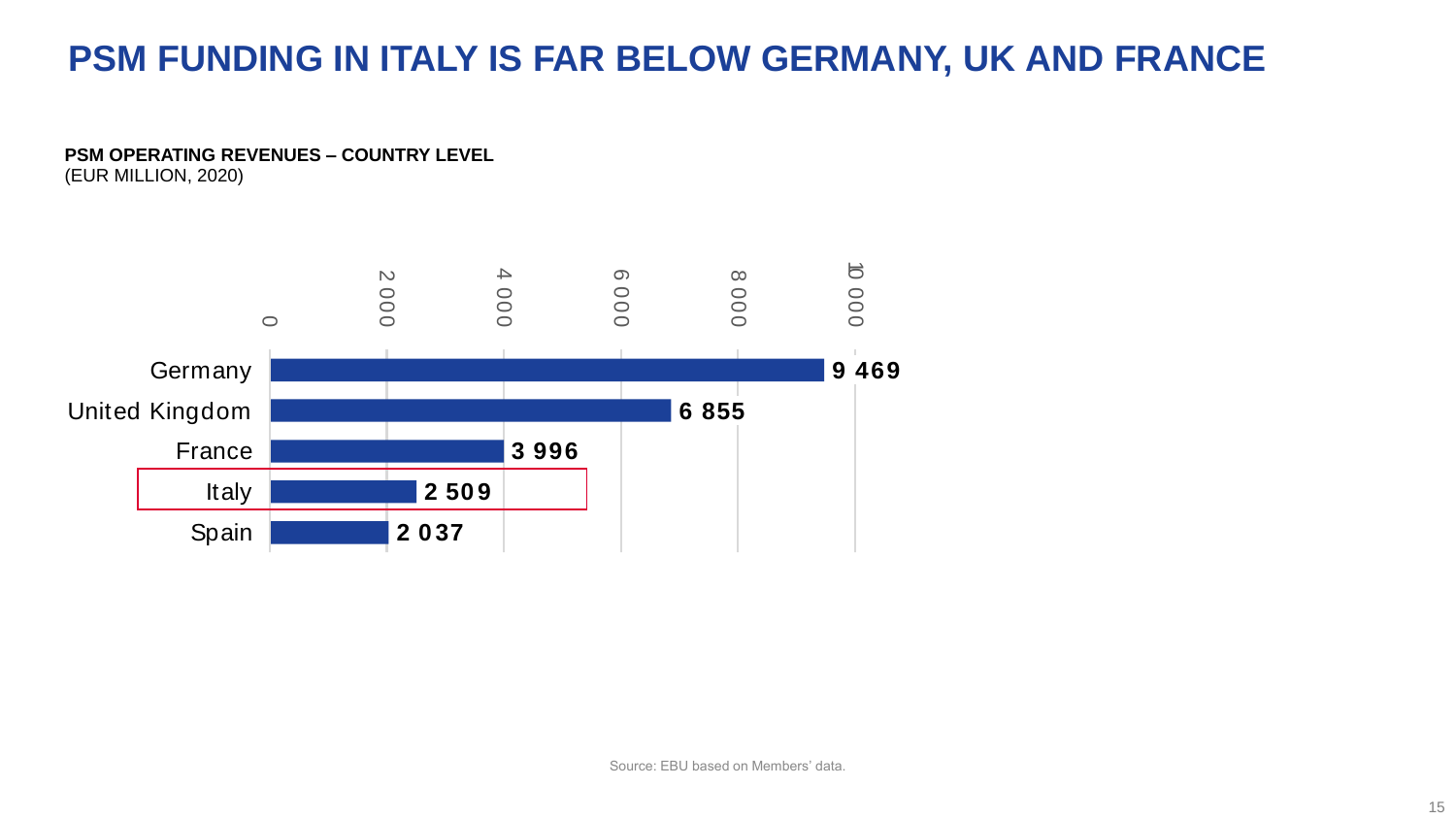#### **WEIGHTED WITH GDP, ITALIAN PSM FUNDING RANKS ONLY 24th IN EUROPE**

#### $\mathcal{L}_{\text{max}}$ **PSM OPERATING REVENUES AS A % OF GDP** (%, 2020)



The Vatican has not been included owing to the lack of GDP data. Source: EBU based on Members' data and IMF.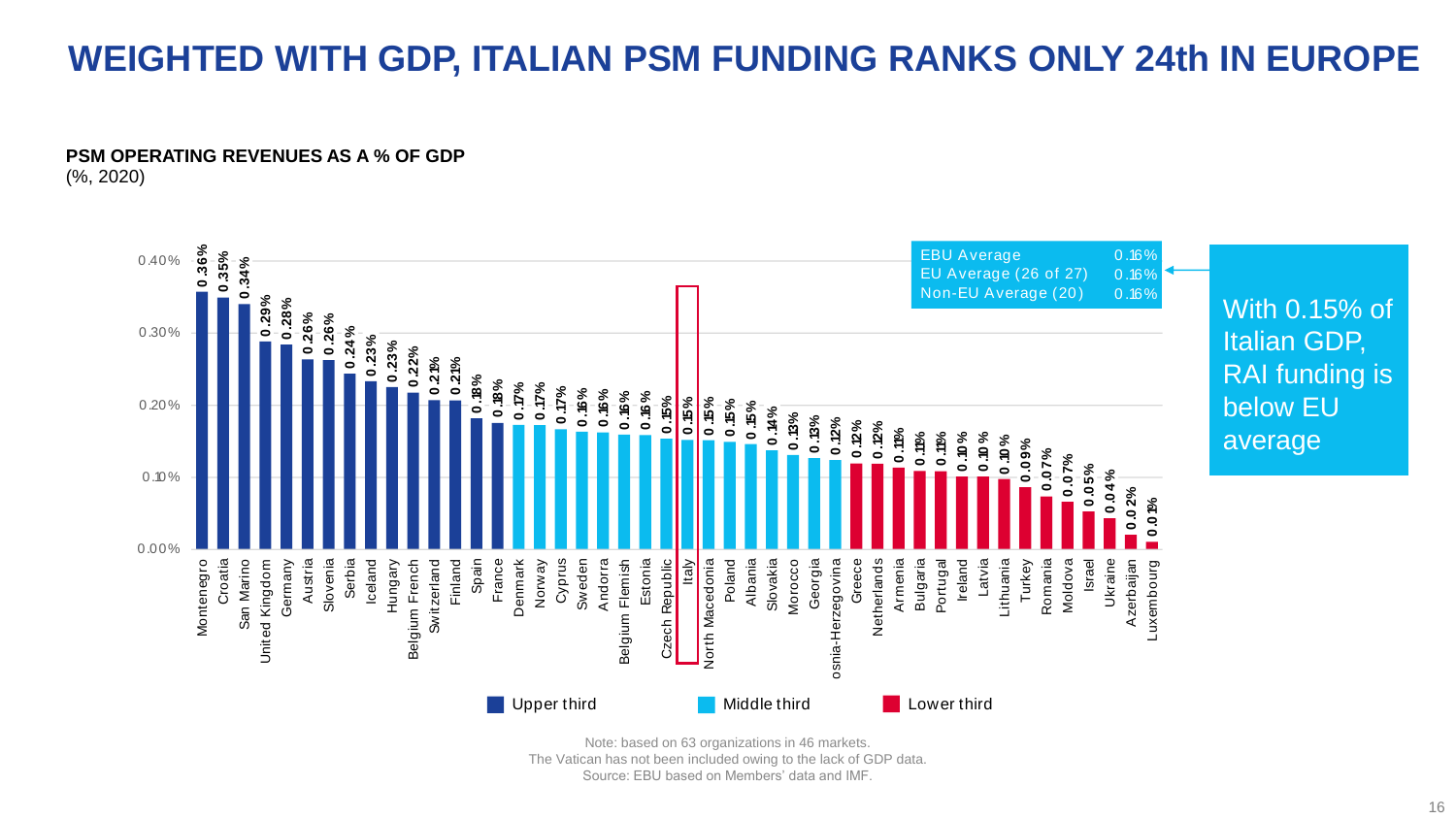#### **RAI SUFFERED FROM THE BIGGEST FUNDING CUT IN EUROPE IN ABSOLUTE TERMS BETWEEN 2016 AND 2020**



Note: based on 64 organizations in 47 markets. Source: EBU based on Members' data.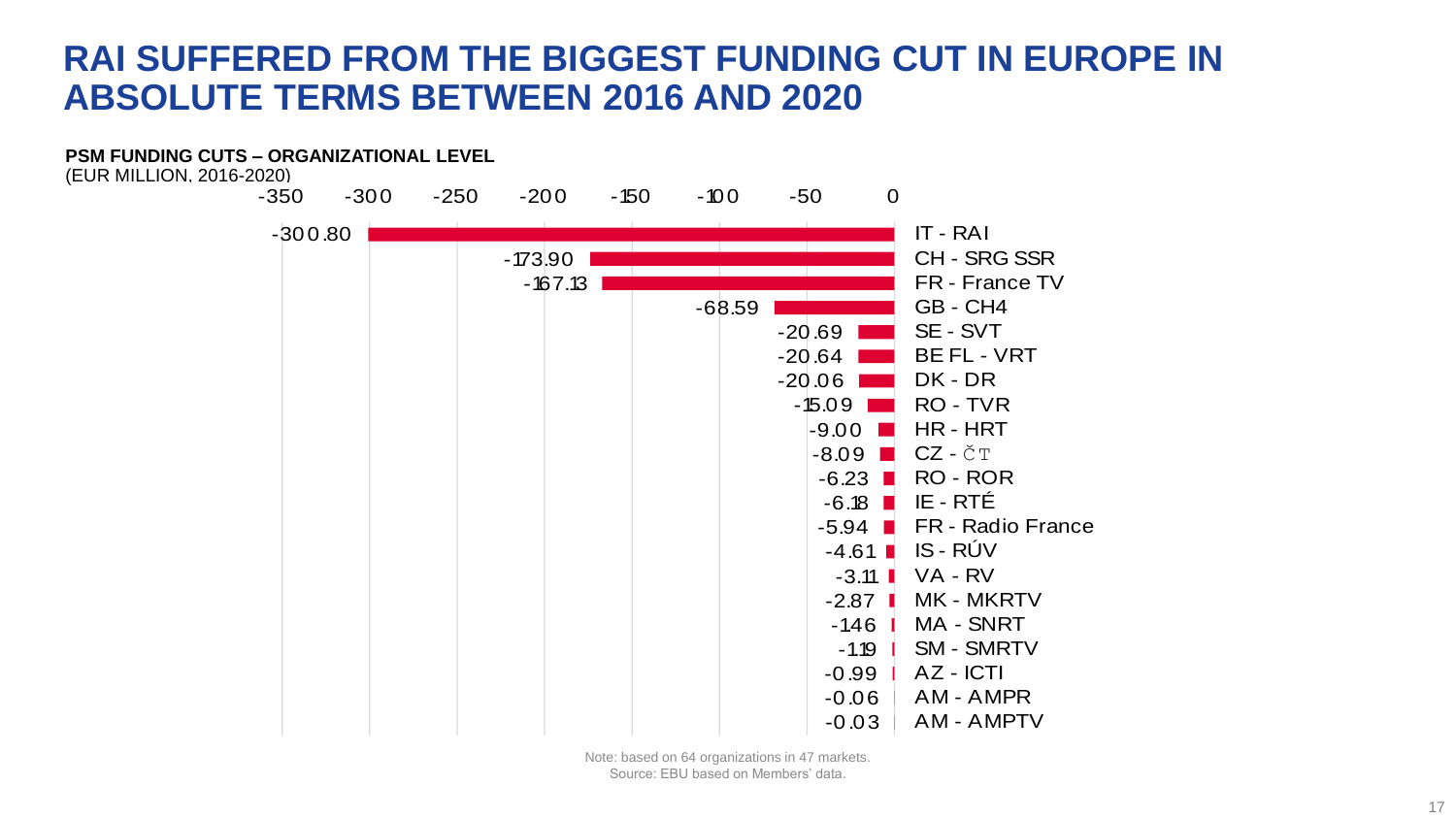## **PSM ADVERTISING REVENUE**

- Approx 80% EBU Members have advertising revenue
- › Most EBU Members in EU have **more than 6mins/hr** (majority 12mins/hr)
- › As of 1st of Jan 2023: **6%** in each slot 6 a.m. 6 p.m. and 6 p.m. – 00.00 a.m. = **one of lowest in Europe**
- › Evidence is that reducing/banning PSM advertising **passes revenues to online globals** (no benefit to national market in France/Spain)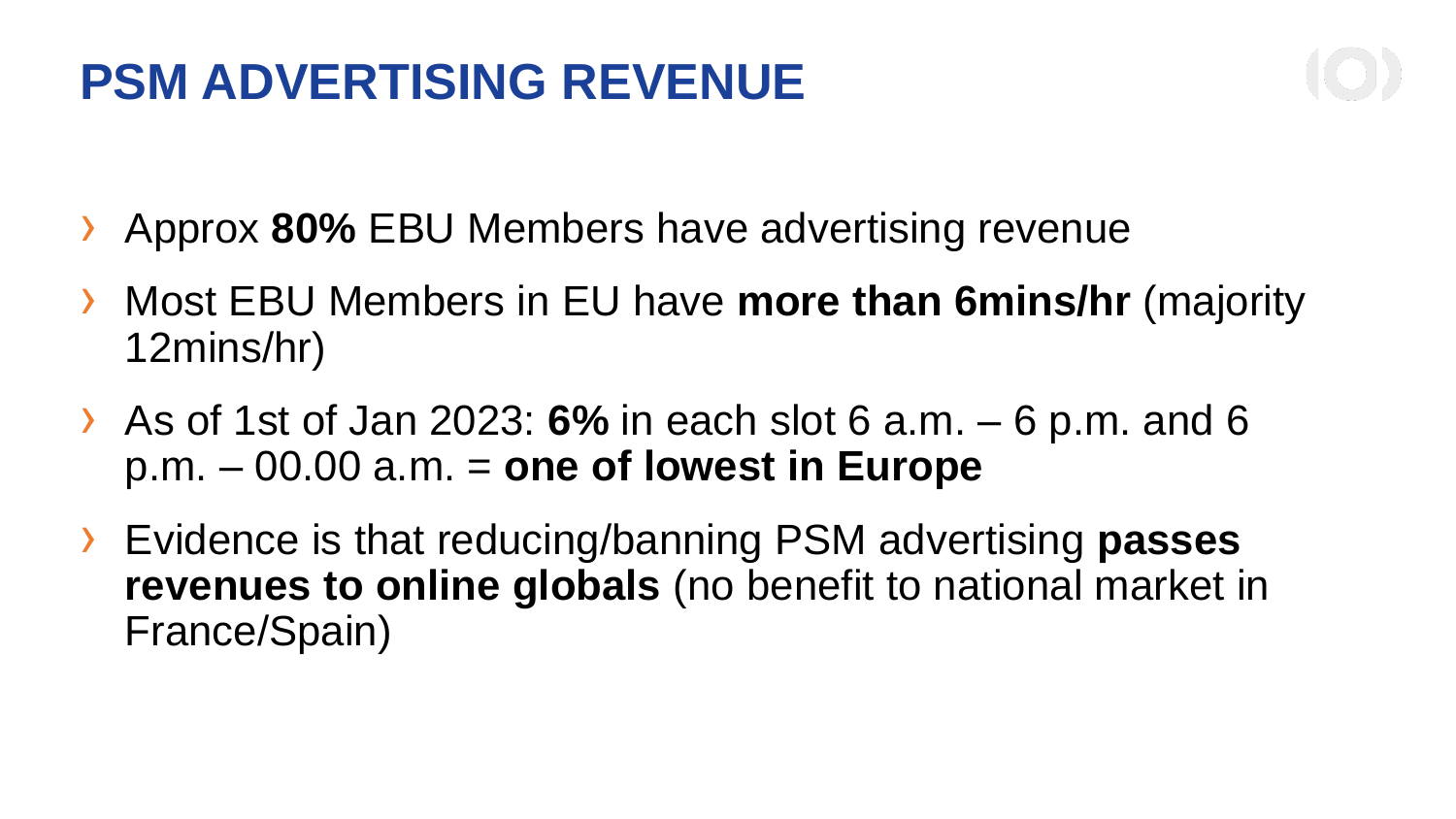## RAI REMIT



**EBU** OPERATING EUROVISION AND EURORADIO

**Dr Richard Burnley**